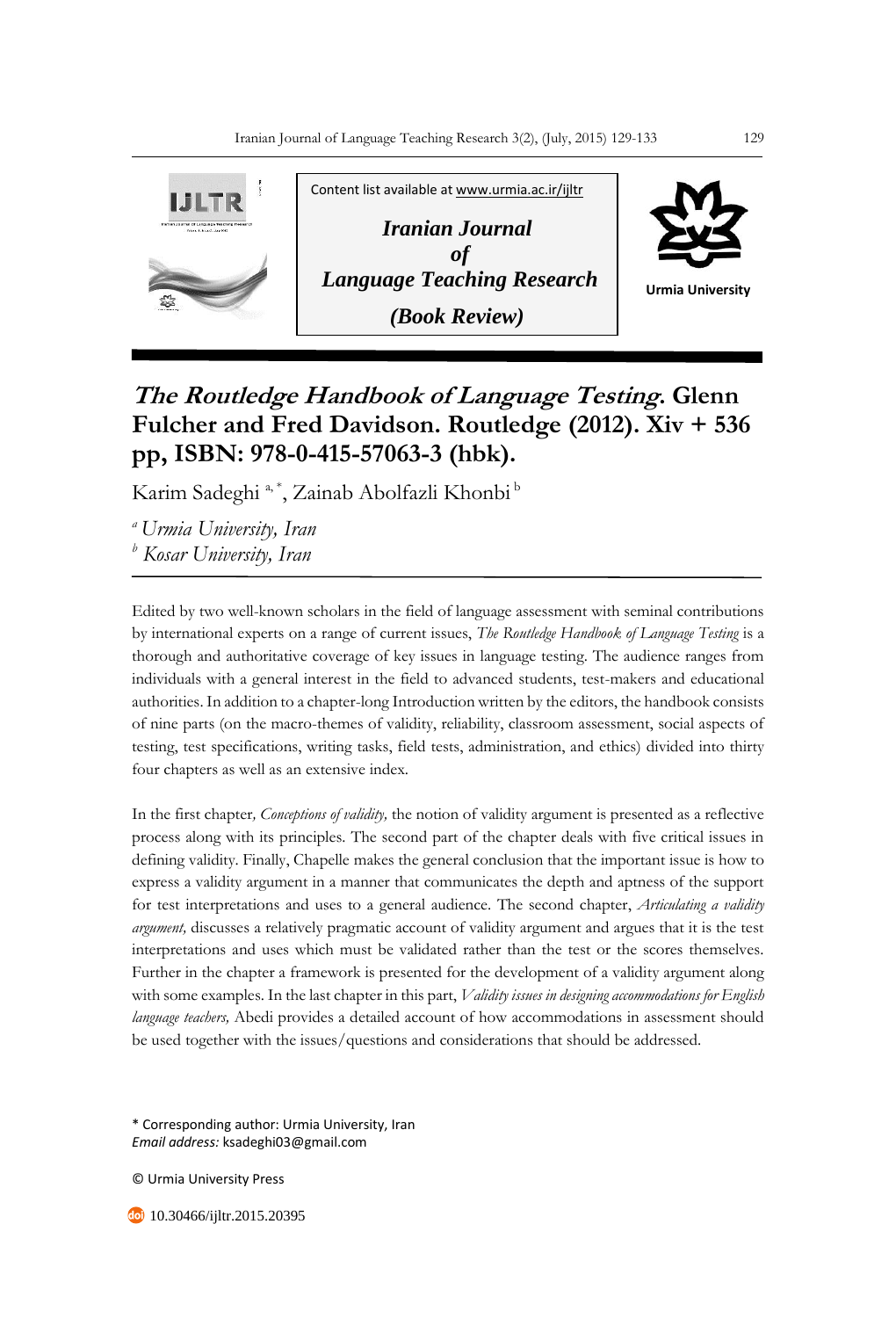The second part begins with the chapter by Turner, *Classroom assessment,* where after providing definitions and some characteristics of Classroom Based Assessment (CBA), Turner focuses on the work done by the Assessment Reform Group in the UK and its examination of Assessment For Learning. In the next chapter, *Washback,* Wall reports Messik (1996) who relates washback to construct validity and argues that it should be considered in test validation processes. A review of some really thought provoking historical research perspectives are also presented on washback. The next chapter, *Assessing young learners* provides a clear picture of assessing Young Language Learners (YLL) as a population distinct from older learners who have been default subjects of research in language assessment historically. Angela Hasselgreen shows how YLLs have been gradually put into the research agenda and presents some principal issues confronting researchers in this area. In chapter 7, *Dynamic assessment,* Anton briefs the reader with the application of dynamic assessment (DA) to the assessment of second language abilities. In considering its theoretical background and historical perspectives, she discusses the theoretical roots of DA and its development in cognitive psychology, and presents some psychometric criticisms on DA. In the last chapter in this part, *Diagnostic assessment in language classrooms,* Jang presents a detailed account of diagnostic assessment, discussing issues such as the level of specificity of diagnostic criterion, the micro-analysis of learning behavior, the level of cognitive difficulty, and learner background characteristics.

In the first chapter in the third part, *Designing language tests for specific social uses,* Moder and Halleck present work-related language for specific purposes (LSP) testing, with a focus on the highly specialized Aviation English. The authors conclude that language testers must be better prepared to engage with policy makers and stakeholders and patiently consider the potential design consequences in order to assure the ethical and fair use of the tests. Oller begins the next chapter, *Language assessment for communication disorders,* with a definition and description of communication disorders, and clarifies some sources and consequences. Oller then describes critical issues and current contributions and research. In Chapter 11, *Language assessment for immigration and citizenship,*  taking a broader perspective on the complex human topic of study, Kunnan firstly describes some conceptual matters such as the difference between modern and past immigration, the types of immigrants and citizenship applicants, followed by an illustration of the changes in the politics, language policy and legislation in the United States. In the next chapter, *Social dimensions of language testing,* Young explains the two social dimensions of language testing and then claims that language, and in particular language testing, is the construction and reflection of social expectations through actions that invoke identity, ideology, belief, and power.

The next part begins with an introduction of the two types of test score interpretations in chapter 13: *Test specifications and criterion-referenced assessment*. Davidson elaborates on the concept of test specifications as a generative blueprint and clarifies research topics in spec-driven test development and claims that both criterion-referenced and norm-referenced testing overlook one of the fundamental axioms of the assessment of language ability pointed out by Oscarson (1989) that is the role of the learner. In the next chapter, *Evidence-centered design in language testing,* following the idea of assessment as evidentiary argument, Mislevy and Yin discuss the conceptual framework of Evidence-Centered Design (ECD) used for the design and delivery of educational assessment by presenting a brief historical perspective on assessment as argument, test specifications, and assessment engineering. In chapter 15, *Claims, evidence, and inference in performance assessment,* Ross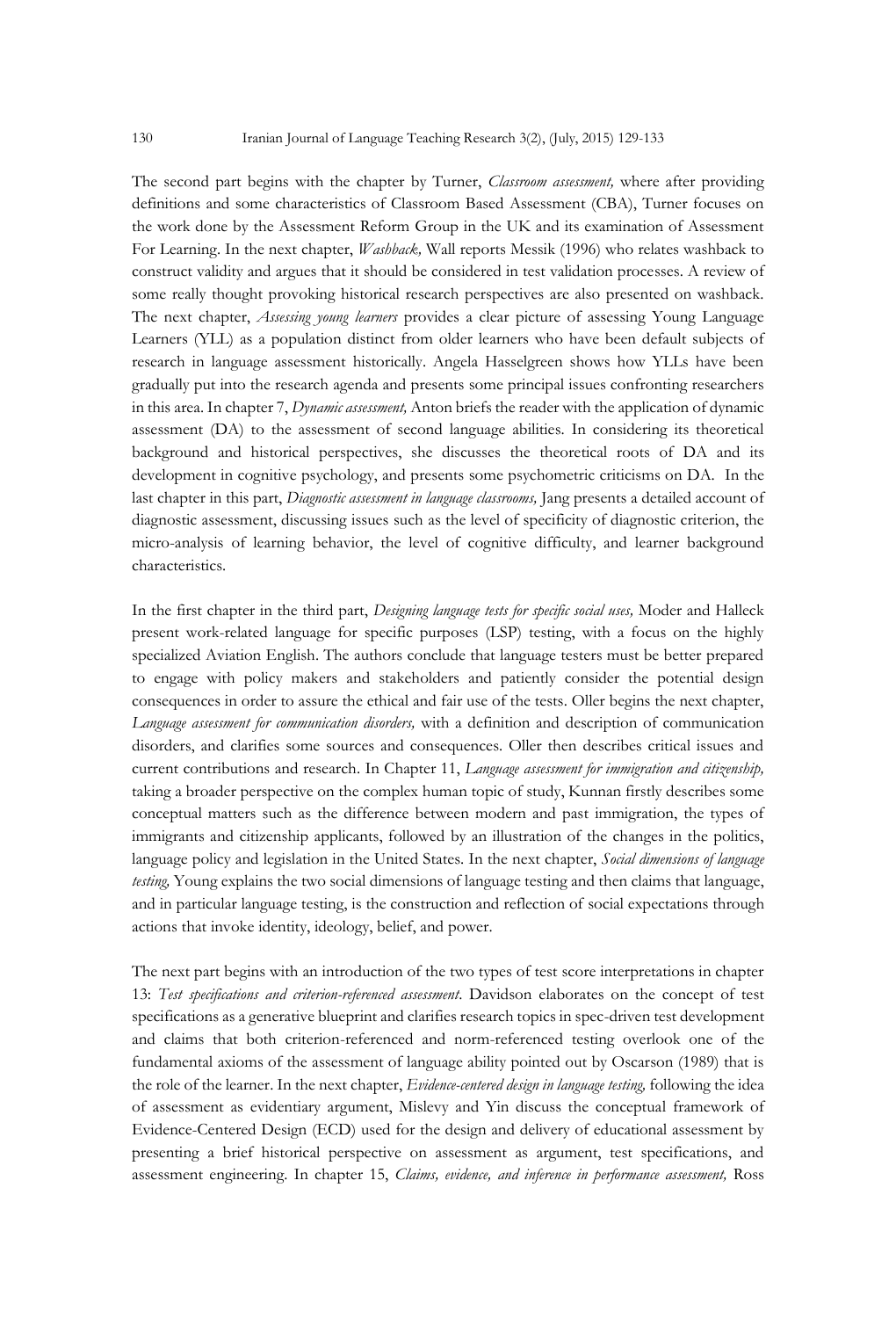describes performance assessment comparing direct, indirect, declarative or procedural knowledge, task-based approaches to testing together with some considerations for each such as task difficulty, content validity.

In the first chapter in the next part, *Item writing and writers,* Shin reviews different historical views of item writing and summarizes critical issues and research topics in this regard. In particular, the chapter presents the psychometric, the authentic, the systematic, and the critical approaches to item writing followed by discussions on the need for a theory of test misuse. For those who believe in the holistic or functional views of language and therefore in the integration of the four skills, *Writing integrated items* chapter by Plakans well delves into the issue of assessing integrated language tests which is in line with current teaching approaches such as task-based and contentbased/immigration instruction. In order to go beyond statistics in understanding test results, the chapter *Test-taking strategies and task design,* discusses test-taking strategies and takes a nonpsychometric approach to construct relevance in designing and constructing items and tasks. Cohen looks at historical origins and current research perspectives on test-taking and offers methodological recommendations and practical applications as well.

The next part begins with Chapter 19, *Prototyping new item types,* where Nissan and Schedl discuss the concept of prototyping, differentiating it from other terms used by test developers to refer to the process of trying out items and tasks before they can be considered for use operationally. In *Preoperational testing,* Kenyon and MacGregor link pilot testing and field testing to pre-operational testing. Following Bachman and Palmer's (2010) assessment use argument (AUA), the authors in this chapter try to support claims about the relationship between test performance and assessment records, assessment records and interpretations, interpretations and decisions, and decisions and consequences. For those interested in designing vocabulary tests, Read in the next chapter, *Piloting vocabulary tests,* provides a comprehensive and detailed account on the issues and steps and the key elements involved in piloting vocabulary tests.

In the next part, Brown starts the *Classical test theory* (CTT) chapter with a brief description of what CTT measures and how it is interpreted and further presents two historical perspectives. Then some crucial notions and topics in CTT are dealt with followed by current practices of and main research methods in CTT. In *Item response theory* chapter, Ockey very nicely presents the IRT approach, the historical practices and background of the theory, the current conceptualization of IRT, as well as helpful definitions and descriptions of IRT concepts through graphic representations and examples. In the next chapter an interesting paper by Jones is presented on *reliability and dependability*. In particular he is more focused on the relationship between reliability and validity and sees reliability as an integral component of validity. In *The generalizability of scores from language tests,* Schoonen introduces Generalizability theory in detail as an extension of CTT and presents its tools and techniques with examples of the applications of the theory. Drawing on Deville and Chalhoub-Deville (2006), he ends his explorations with recommending future research on the links among reliability, generalizability, and validity. In chapter *26, Scoring performance tests,* Fulcher highlights the processes involved in developing rating scales and in a detailed discussion presents the issues and methods in designing such rating scales with a specific focus on performance assessment and discusses the tensions and critical issues in scale comparisons with regard to rating instruments, prose descriptors, assessment focus, and the centrality of inferences.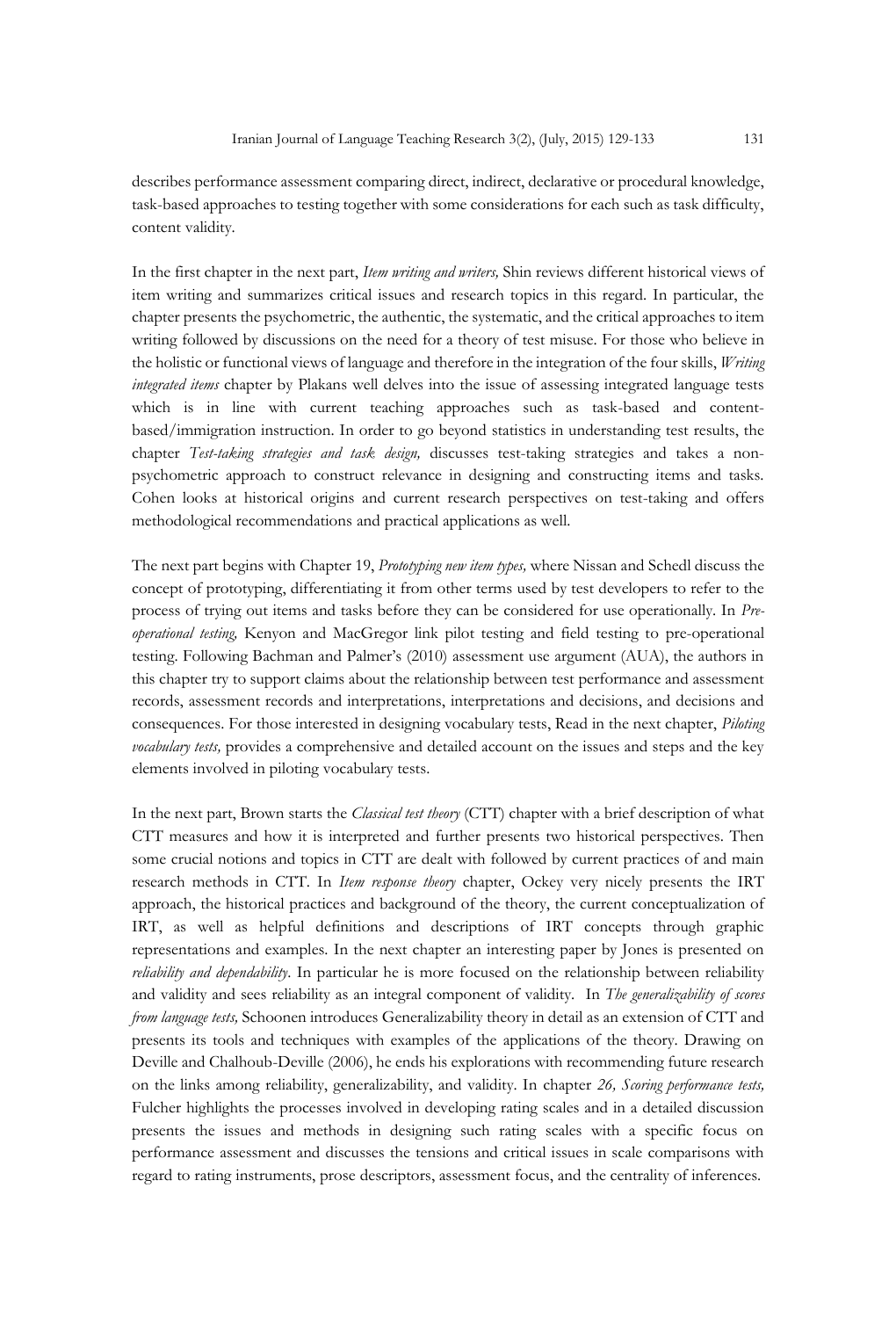The first chapter in the next part is *Quality management in test production and administration,* where Saville, regarding the process of test administration can be part of the validity of the test, illustrates the management and supervision systems and procedures of a large examination board that develops and administers high-stakes tests. Brown in *Interlocutor and rater training* argues that inconsistency or lack of equivalence in scoring or eliciting test performances indicates that raters and interlocutors have some variability within and among themselves paving the way for introducing rater training and the processes involved in training. In *Technology in language testing,*  presenting the history of the use of technology in language assessment, Sawaki brings forth the advancements of technology into the design, development, and delivery stages of test content, scoring, and interpreting examinee performance. Using what Chapelle and Douglas (2006) have called computer-assisted language testing (CALT), she provides examples from different types of computer-based tests available, and the contexts of their use in an attempt to help practitioners develop efficient tests that provide the more useful information. In the final chapter in this part, *Validity and the automated scoring of performance tests,* and in a complex and careful enumeration, Xi provides the evolution of theories and practices associated with automated scoring for performance tests, argues for the importance of validity of automated scoring in comparison to human raters, and offers some practical guidelines regarding validity and validation practices and concludes the paper by pointing some future directions.

The final part begins with the chapter by Davies, *Ethical codes and unexpected consequences,* where Davis signifies the important role of observing ethical codes in language testing and provides answers to three questions about the increase of these codes, their ethical standards, and their protection against misuse of the products of the profession. Walters in the chapter on *Fairness* presents the notion of fairness and provides different technical definitions of it. In particular, in proposing current contributions and research, he focuses on two proposals for investigating language testing fairness by Xi (2010) and Kunnan's (2009) Test Context Framework. Hudson in *Standards-based testing* describes what standards-based testing is, outlines its components, provides various detailed examples from multiple standards and presents positive and negative features of standards-based frameworks. In the last chapter, *Language testing and language management,* Spolsky elucidates the link between language testing and language policy, discussing the gatekeeping function of high-stakes tests, the values of the test to prospective users (the demands for English tests), etc., and warns against the misuses of language tests.

The language of the book is really simple and reader-friendly for both the expert and the novice. The editors have presented a very comprehensive account of fundamental issues and considerations in language testing in a very principled, clear, and comprehensible way. The first section of each chapter is a big advantage for the book as it prepares the reader for what is going to be discussed in the chapter. The list of resources for further readings at the end of each chapter is also another plus for the volume. One further encouraging aspect of the book is proposing future research works and recommendations for practice. However, a future edition of the book can avail itself of minor improvements in some mechanics. At times, some abbreviations are presented before being spelled out first (for instance in chapter 4, AFL is spelled out later in the chapter). The editors have to be congratulated for putting together fine articles which cover most important issues in language assessment, although there seems to be a gap for chapters on testing language